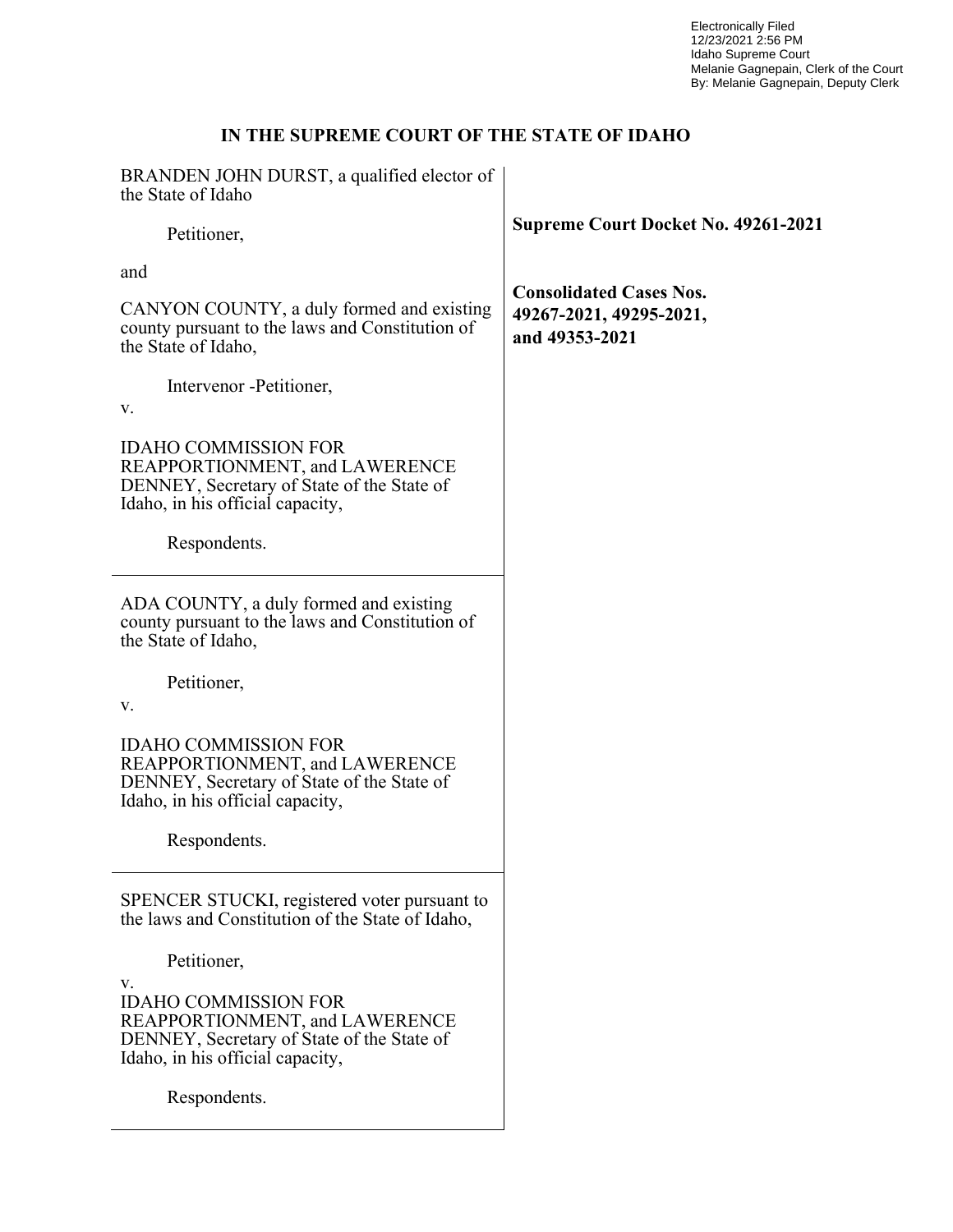CHIEF J. ALLAN, a registered voter of the State of Idaho and Chairman of the Coeur d'Alene, Tribe, and DEVON BOYER, a registered voter of the State of Idaho and the Shoshone-Bannock Tribes,

Petitioners,

v.

IDAHO COMMISSION FOR REAPPORTIONMENT, and LAWERENCE DENNEY, Secretary of State of the State of Idaho, in his official capacity,

Respondents.

### PETITIONER ADA COUNTY'S REPLY BRIEF TO RESPONDENTS' CORRECTED RESPONSE BRIEF

Attorneys for Petitioner, Ada County

JAN M. BENNETTS Ada County Prosecuting Attorney LORNA K. JORGENSEN LEON J. SAMUELS Deputy Ada County Prosecuting Attorneys civipafiles@adacounty.id.gov

Attorneys for Petitioner, Branden Durst

BRYAN D. SMITH BRYAN N. ZOLLINGER Smith, Driscoll & Associates, PLLC bds@eidaholaw.com

Attorneys for Intervenor-Petitioner, Canyon County

BRYAN F. TAYLOR Canyon County Prosecuting Attorney ALEXIS KLEMPEL Deputy Canyon County Prosecuting Attorney civilefile@canyoncounty.id.gov

Attorneys for Petitioners Chief Allan and Devon Boyer

DEBORAH A. FERGUSON CRAIG H. DURHAM Ferguson Durham, PLLC 223 N. 6th Street, Suite 325 Boise, Idaho, 83702 (208) 484-2253 daf@fergusondurham.com chd@fergusondurham.com

Attorneys for Amici, City of Eagle

VICTOR S. VILLEGAS Borton-Lakey Law & Policy victor@borton-lakey.com

### Pro Se Petitioner

Spencer E. Stucki 5046 Independence Ave. Chubbuck, ID 83202 commffelect@gmail.com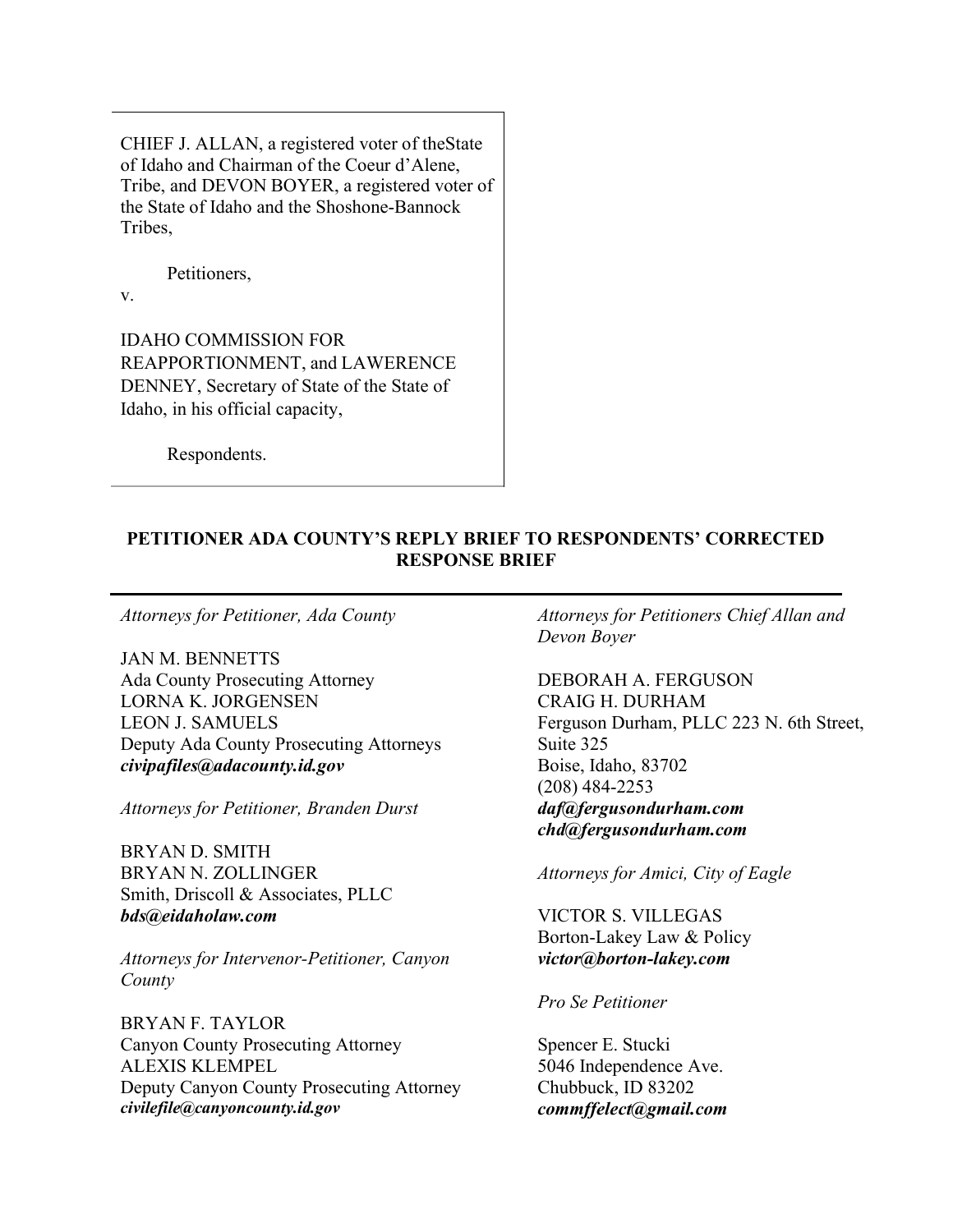Attorneys for Respondents:

LAWRENCE G. WASDEN Idaho Attorney General MEGAN A. LARRONDO ROBERT A. BERRY CORY M. CARONE Deputy Attorneys General megan.larrondo@ag.idaho.gov robert.berry@ag.idaho.gov cory.carone@ag.idaho.gov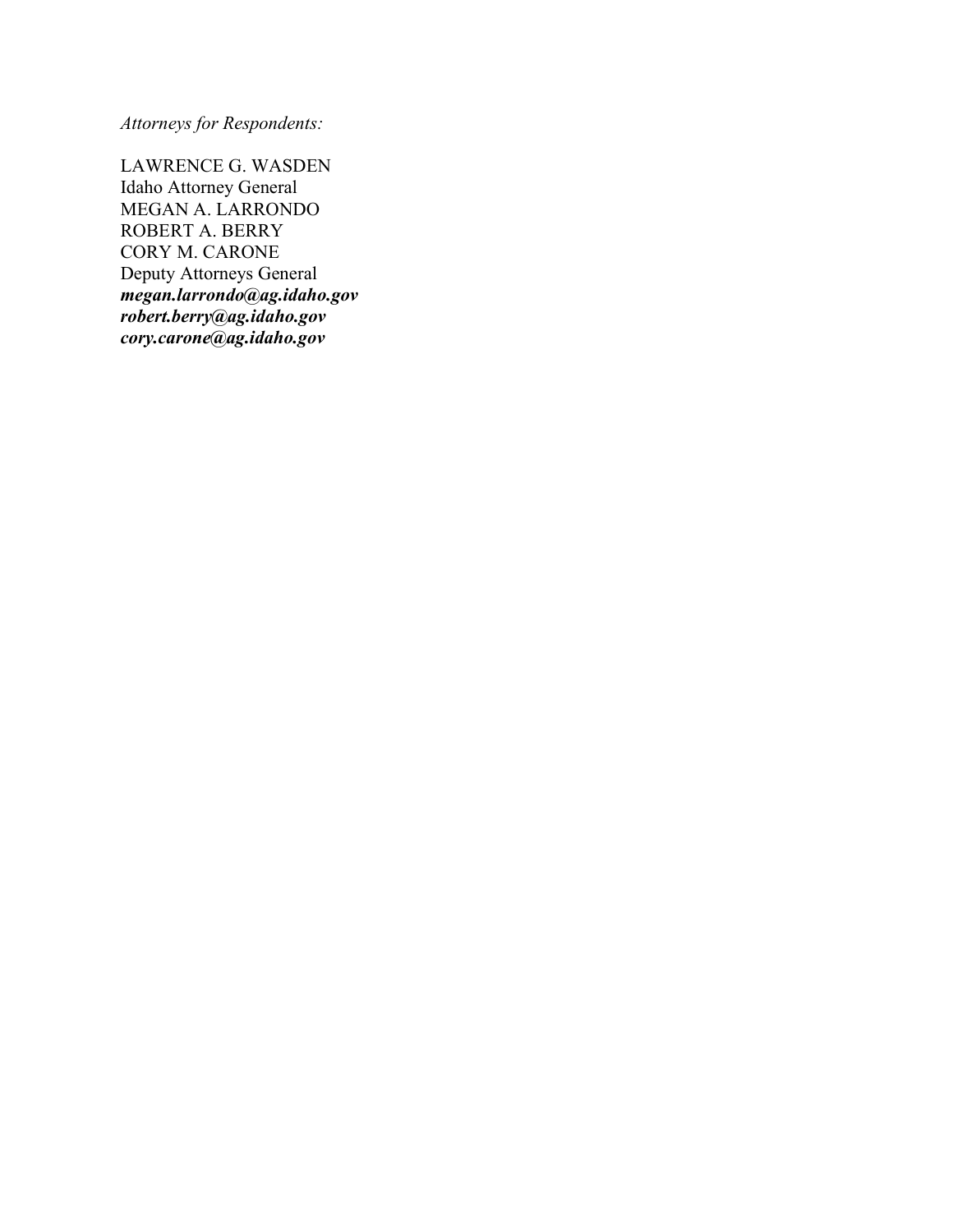| A. The Commission's L03 Reapportionment Plan Violates the Idaho Constitution |
|------------------------------------------------------------------------------|
| B. The Commission's L03 Reapportionment Plan has Excessive External County   |
|                                                                              |

# TABLE OF CONTENTS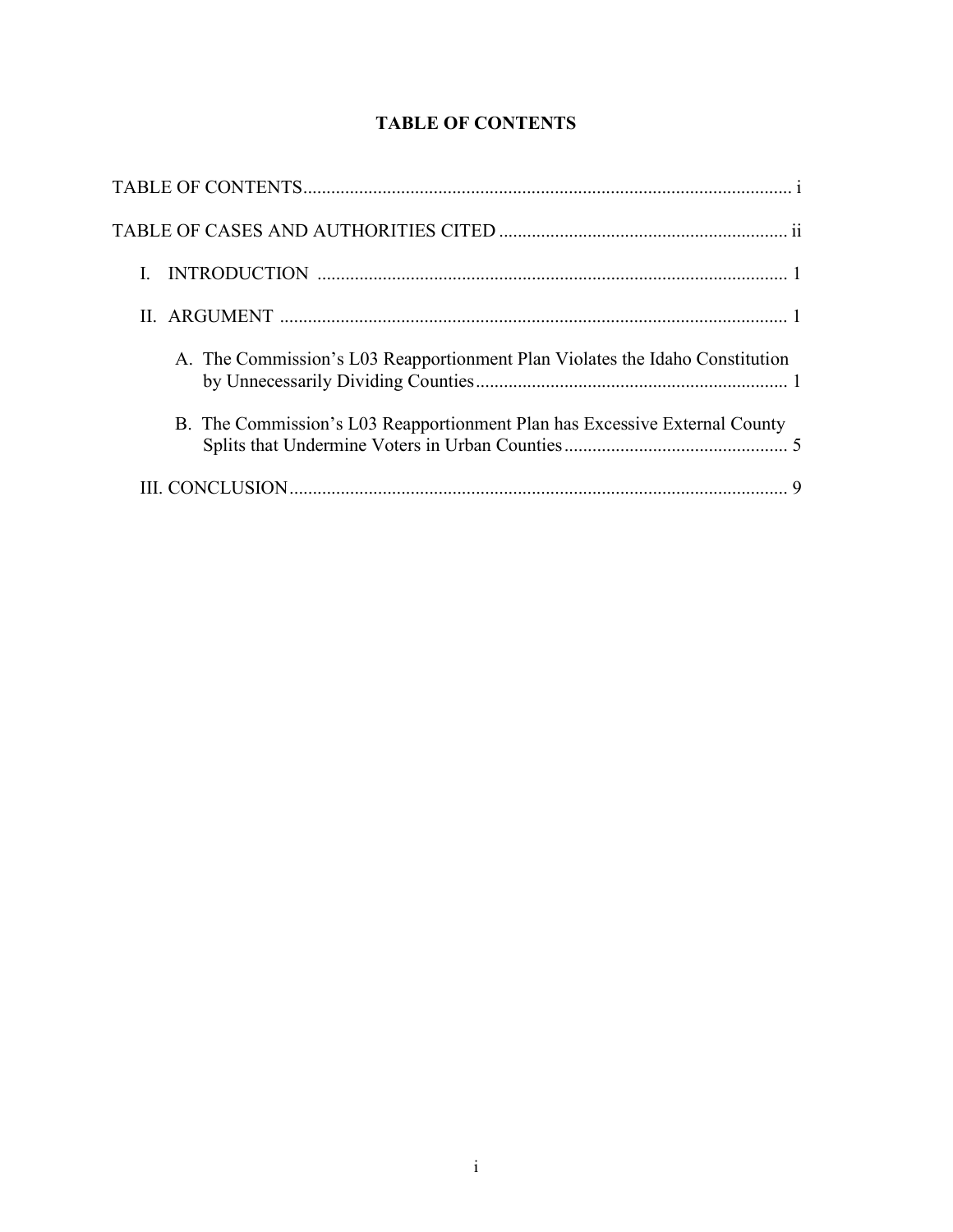# TABLE OF CASES AND AUTHORITIES CITED

| Bingham County v. Idaho Com'n for Reapportionment, 137 Idaho 870,                     |  |
|---------------------------------------------------------------------------------------|--|
|                                                                                       |  |
|                                                                                       |  |
| Fund for Accurate and Informed Representation, Inc. v. Weprin, 506 U.S. 1017 (1992) 2 |  |
|                                                                                       |  |
|                                                                                       |  |
| Harris v. Arizona Independent Redistricting Com'n, 578 U.S. 253,                      |  |
|                                                                                       |  |
|                                                                                       |  |
| Tricore Investments, LLC v. Estate of Warren through Warren, 168 Idaho 596,           |  |
| Twin Falls County v. Idaho Com'n on Redistricting, 152 Idaho 346, 271                 |  |
|                                                                                       |  |

## Constitutional Provisions:

|--|--|

# Idaho Statutes:

|--|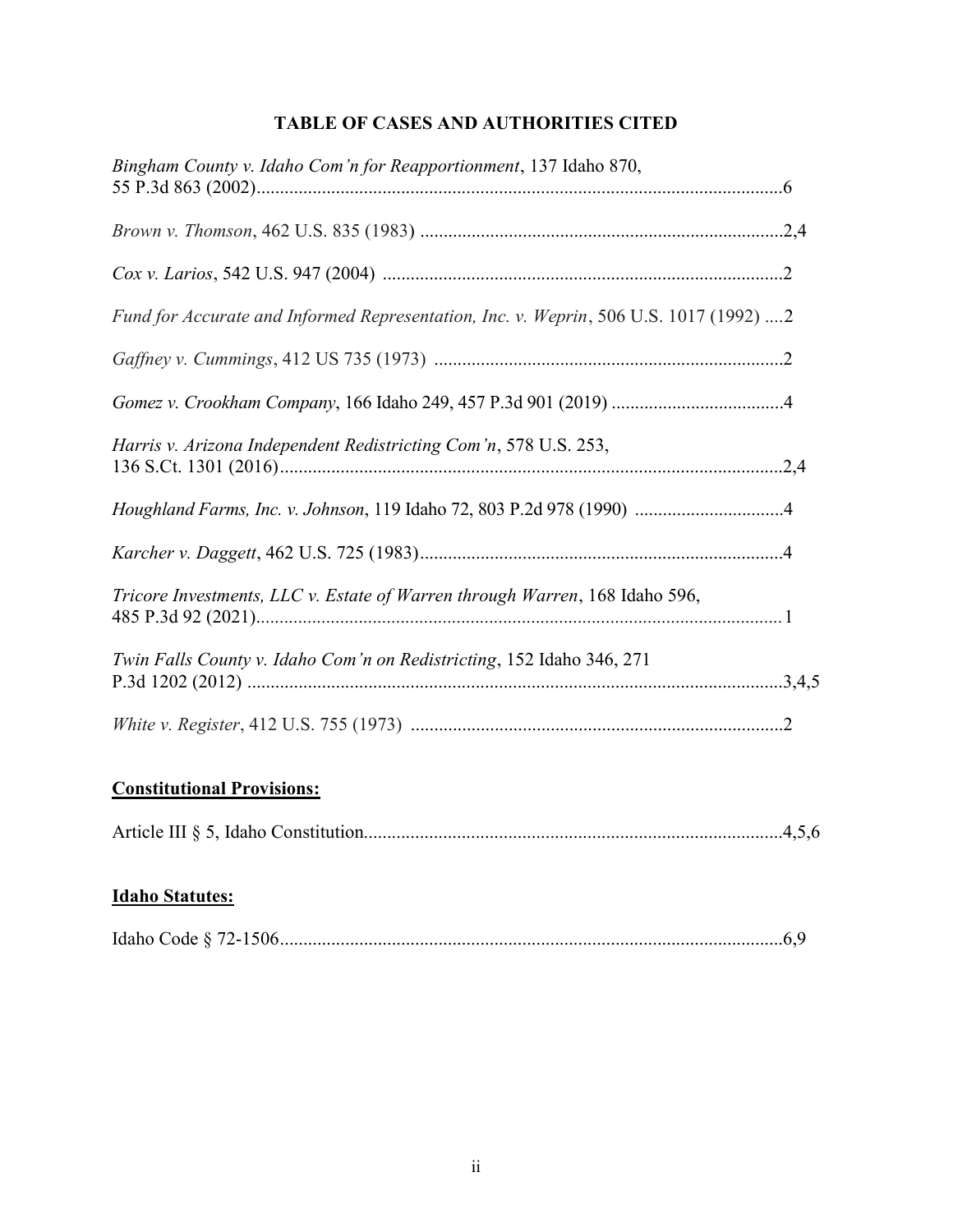#### I. INTRODUCTION

The question before the Court, as submitted by Petitioners, is whether Plan L03 of the Idaho Commission on Reapportionment ("Commission") violates the Idaho Constitution by unnecessarily splitting counties.

The lengthy response from the Commission devotes many pages to discussing the Commission, casting aspersions on Petitioners, and citing to non-binding district court law outside of Idaho and outside of the Ninth Circuit.<sup>1</sup> None of those arguments are persuasive. When the Commission turns its attention to the question before the Court—whether Plan L03 violates the Idaho Constitution—its arguments fail because Plan L03 divides eight (8) counties when other plans, that are valid on federal equal protection grounds, only divide seven (7) counties. In addition, Plan L03 divides counties externally 15 times when other plans only divide counties externally 14 times in violation of the Idaho Constitution. As further explained below, Plan L03 violates the Idaho Constitution's prohibition on unnecessarily dividing counties.

#### II. ARGUMENT

### A. The Commission's L03 Reapportionment Plan Violates the Idaho Constitution by Unnecessarily Dividing Counties

The Commission's singular focus on the Equal Protection Clause and a deviation of no more than five percent (5%), with no consideration for Idaho's Constitution is misplaced. Resp.Brief at 5. Attempting to get as close to zero percent (0%) deviation, as the Commission suggests, without considering Idaho's constitutional requirement for contiguous counties, can lead to absurd results. Resp. Brief at 10, see Durst Dec., Ex. F which has a population deviation of 2.02% with non-contiguous counties. In regard to deviation, the United States Supreme Court

<sup>&</sup>lt;sup>1</sup> "[T]his Court is not bound by the holdings of other jurisdictions." *Tricore Investments, LLC v.* Estate of Warren through Warren, 168 Idaho 596, 485 P.3d 92, 121 (2021).

PETITIONER ADA COUNTY'S REPLY BRIEF TO RESPONDENTS' CORRECTED RESPONSE BRIEF – PAGE 1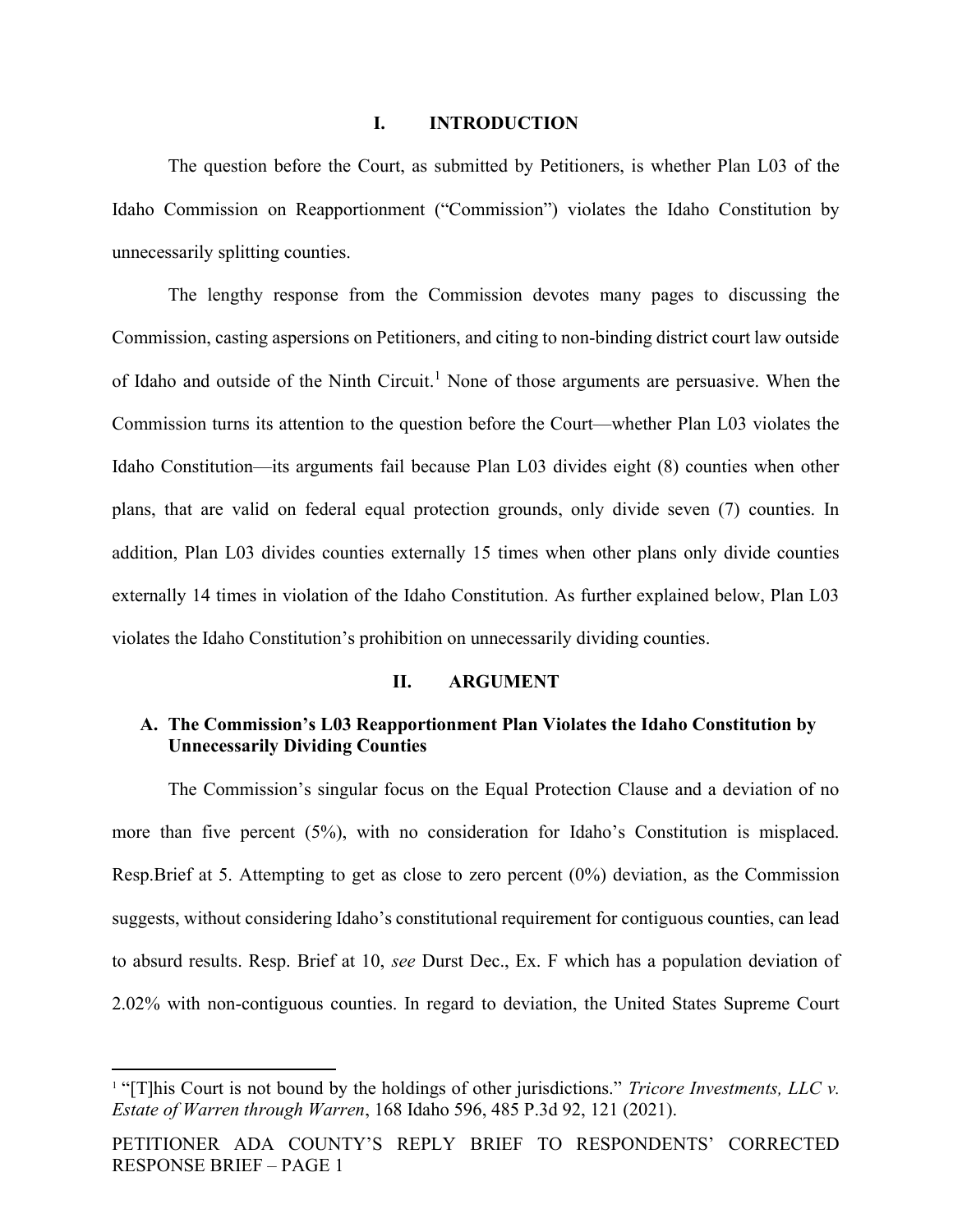#### opined in 2016 that:

We have further made clear that 'minor deviations from mathematical equality' do not, by themselves, 'make out a prima facie case of invidious discrimination under the Fourteenth Amendment so as to require justification by the State.' [Gaffney v. Cummings, 412 US 735, 745 (1973)] We have defined as 'minor deviations' those in 'an apportionment plan with a maximum population deviation under 10%.' [Brown v. Thomson, 462 U.S. 835, 842 (1983)] And we have refused to require States to justify deviations of 9.9% [White v. Register, 412 U.S. 755, 764 (1973)], and 8% [Gaffney, 412 U.S. at 751]. See also [Fund for Accurate and Informed Representation, Inc. v. Weprin, 506 U.S. 1017 (1992)] (summarily affirming a District Court's finding that there was no prima facie case where the maximum population deviation was 9.43%).

Harris v. Arizona Independent Redistricting Com'n, 578 U.S. 253, 136 S.Ct. 1301, 1307, (2016) (unanimous decision). Thus, as the United States Supreme Court has recently held, the Commission was not bound by its focus on five percent (5%) and could have split fewer counties and still achieved equal protection under the 14th Amendment.

The United States Constitution and the Idaho Constitution should be read together for a reapportionment plan that provides equal protection while at the same time protecting county boundaries. They are not mutually exclusive. The United States Supreme Court has recognized that some deviation and political boundaries are both important considerations in the reapportionment process. In *Harris*, the U.S. Supreme Court noted that in its prior cases, "legitimate considerations can include a state's interest in maintaining the integrity of political subdivisions." Id. at 1306. The Court further noted that it affirmed a Georgia Federal District Court's decision, finding that a deviation of less than 10% violated equal protection when the deviation "'did not result from any attempt to create districts that were compact or contiguous, or to keep counties whole, or to preserve the cores of prior districts." Id. at 1310 (quoting  $Cox$  v. *Larios*, 542 U.S. 947, 949 (2004)).<sup>2</sup>

<sup>&</sup>lt;sup>2</sup> The issue in *Larios* was "illegimate factors." *Harris*, at 1310. Here the Commission has stated on page 15 of the Final Report, that "the Commission does not mean to imply that anyone who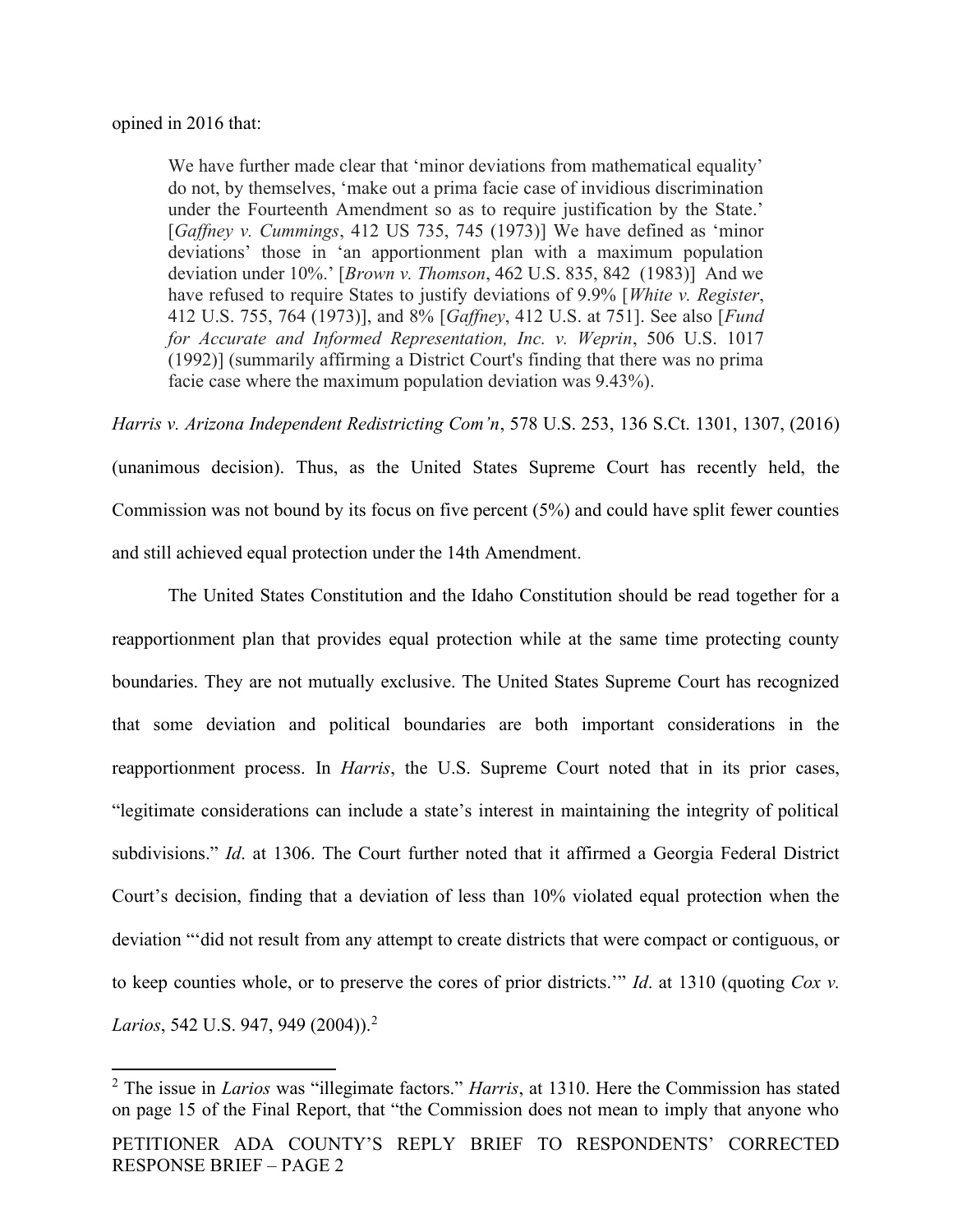The Commission's deviation is less than ten percent (10%) but its singular focus on a five percent (5%) deviation is not the result of an attempt to keep counties whole or to preserve cores of prior districts. The Commission's proposal chooses to split more counties than necessary in violation of Idaho's Constitution and takes away one of Ada County's present districts, and one of Canyon County's present districts.<sup>3</sup> In an attempt to demonstrate that the Commission's eight county splits is better than the plans with fewer county splits, the Respondents argue that the Commission found other plans had flaws. The issue is not the Commission's perceived flaws of the other plans but instead the number of county splits necessary to still be in compliance with the Equal Protection Clause. The Commission itself stated that it did not mean to imply that anyone who submitted a seven-county-split plan did so for improper purposes. See Final Report at 15.

Ada County does not support any of the plans that have been presented; instead, as stated in Ada County's Petition, Ada County is asking this Court to remand the matter back to the Commission for review and revision so there are fewer county splits. Pet. at 6. Ada County is asking for a remand because the number of county splits in L03 is unconstitutional as there are other plans that were presented to the Commission that met the Equal Protection Clause and only split seven counties.<sup>4</sup> This Court could not have been clearer in its Twin Falls decision regarding county splits.

submitted a seven-county-split plan did so for improper purposes." Further the Commission never argues that the seven county split deviations were not related to compact or contiguous districts, keeping counties whole or preserving the cores of prior district.

<sup>3</sup> Intervenor-Petitioner Canyon County's Opening Brief at 2.

<sup>&</sup>lt;sup>4</sup> Respondents' statement of the law is that the Petitioners must identify "a competing plan that divides fewer counties and complies with the Equal Protection Clause." Resp. Brief at 16 (citing Twin Falls, 152 Idaho at 350, 271 P.3d at 1206). This is exactly what Petitioner has done. There are other plans that were presented to the Commission that divided fewer counties (including externally) and have less than a ten percent (10%) deviation. In addition, Petitioner Durst's Plan only splits seven (7) counties and joins those counties externally with other counties. Durst's Plan does not divide Ada County externally and join it with other counties.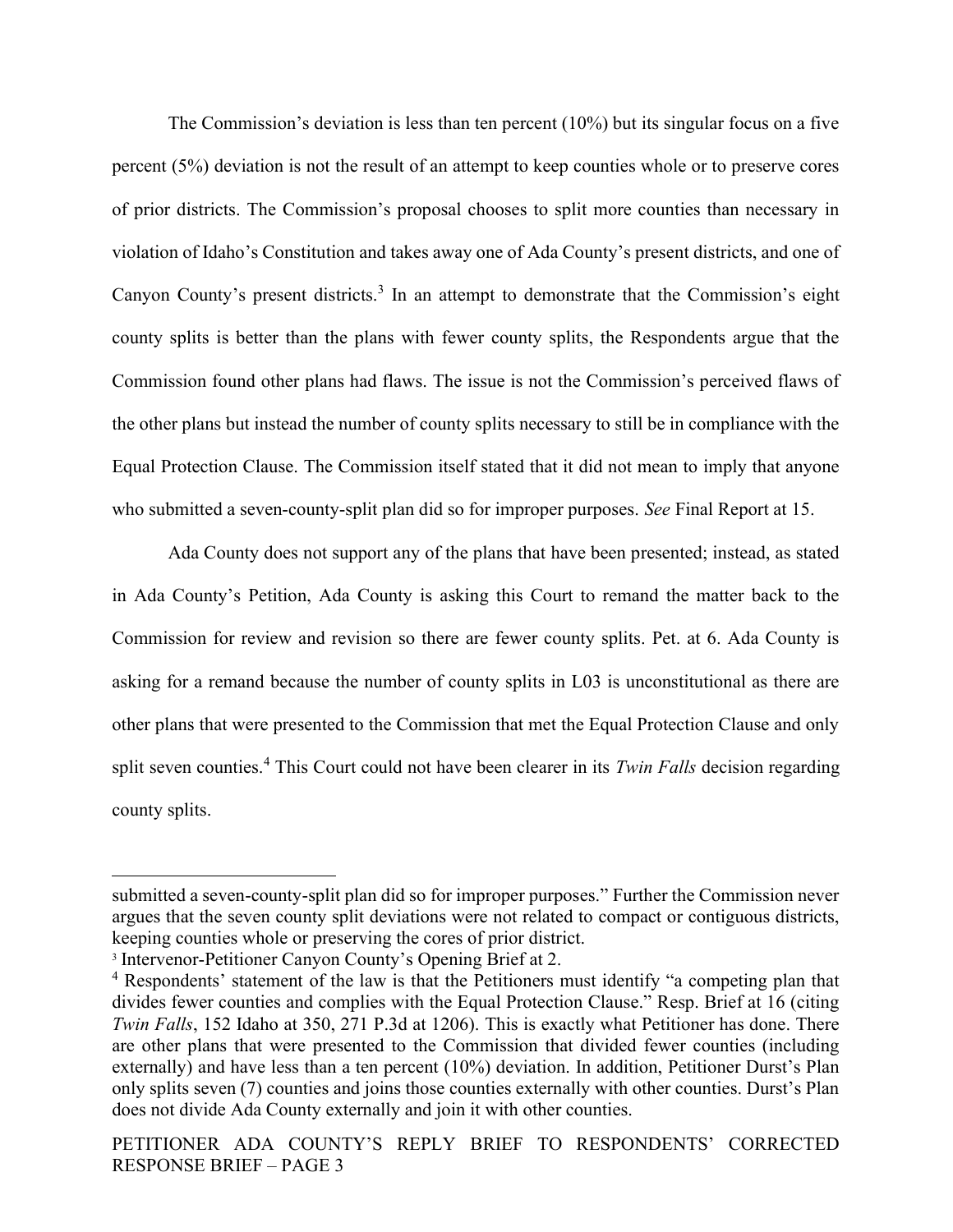If one plan that complies with the Federal Constitution divides eight counties and another that also complies divides nine counties, then the extent that counties must be divided in order to comply with the Federal Constitution is only eight counties. It could not be said that dividing one more county was necessary to comply with the Constitution. . . . If, for example, only seven counties needed to be divided in order to comply, then a plan that divides eight counties would violate these constitutional and statutory provisions.

Twin Falls, 152 Idaho at 349-350, 271 P.3d at 1205-1206. Respondents invite this Court to overturn its Twin Falls decision as "unworkable and unwise." Resp. Brief at 28. "'The rule of stare decisis dictates that we follow [controlling precedent], unless it is manifestly wrong, unless it has proven over time to be unjust or unwise, or unless overruling it is necessary to vindicate plain, obvious principles of law and remedy continued injustice.'" Gomez v. Crookham Company, 166 Idaho 249, 259, 457 P.3d 901, 911 (2019) (quoting Houghland Farms, Inc. v. Johnson, 119 Idaho 72,77, 803 P.2d 978, 983 (1990)). This is not a case where precedent is manifestly wrong.<sup>5</sup> The Twin Falls decision actually mirrors what the Idaho Constitution requires, that counties be divided "'only to the extent it is reasonably determined . . . that counties must be divided." Twin Falls, 152 Idaho at 249, 271 P.3d at 1205. The Respondent Commission characterizes the *Twin Falls* decision as unworkable and unwise because the decision limits the discretion of the Commission on Reapportionment. "This constitutional provision [Art. III § 5] is a restriction on the commissioner's discretion, not a grant of discretion." *Id.* at 351, 1207. The Commission cannot be granted more discretion than the Idaho Constitution provides, a limitation that the Idaho electorate chose when they voted in favor of the

<sup>&</sup>lt;sup>5</sup> In state legislative apportionment cases, allowing focus on political boundaries is wellestablished in the law. Harris v. Arizona Independent Redistricting Com'n, 578 U.S. 253, 136 S.Ct. 1301, 1306, (2016) (unanimous decision) ("legitimate considerations can include a state's interest in maintaining the integrity of political subdivisions"); Brown v. Thomson, 462, U.S. 835, 847 (1983) (the U.S. Supreme Court allowed more that 10% deviations in Wyoming finding it was "justified on the basis of Wyoming's longstanding and legitimate policy of preserving county boundaries"); *Karcher v. Daggett*, 462 U.S. 725, 780-81 (1983) (White, J., Powell, J. and Rehnquist, J. dissenting) (the dissent summarized prior legislative apportionment case law that recognized the Court had "upheld plans with reasonable variances that were necessary to account for political subdivisions").

PETITIONER ADA COUNTY'S REPLY BRIEF TO RESPONDENTS' CORRECTED RESPONSE BRIEF – PAGE 4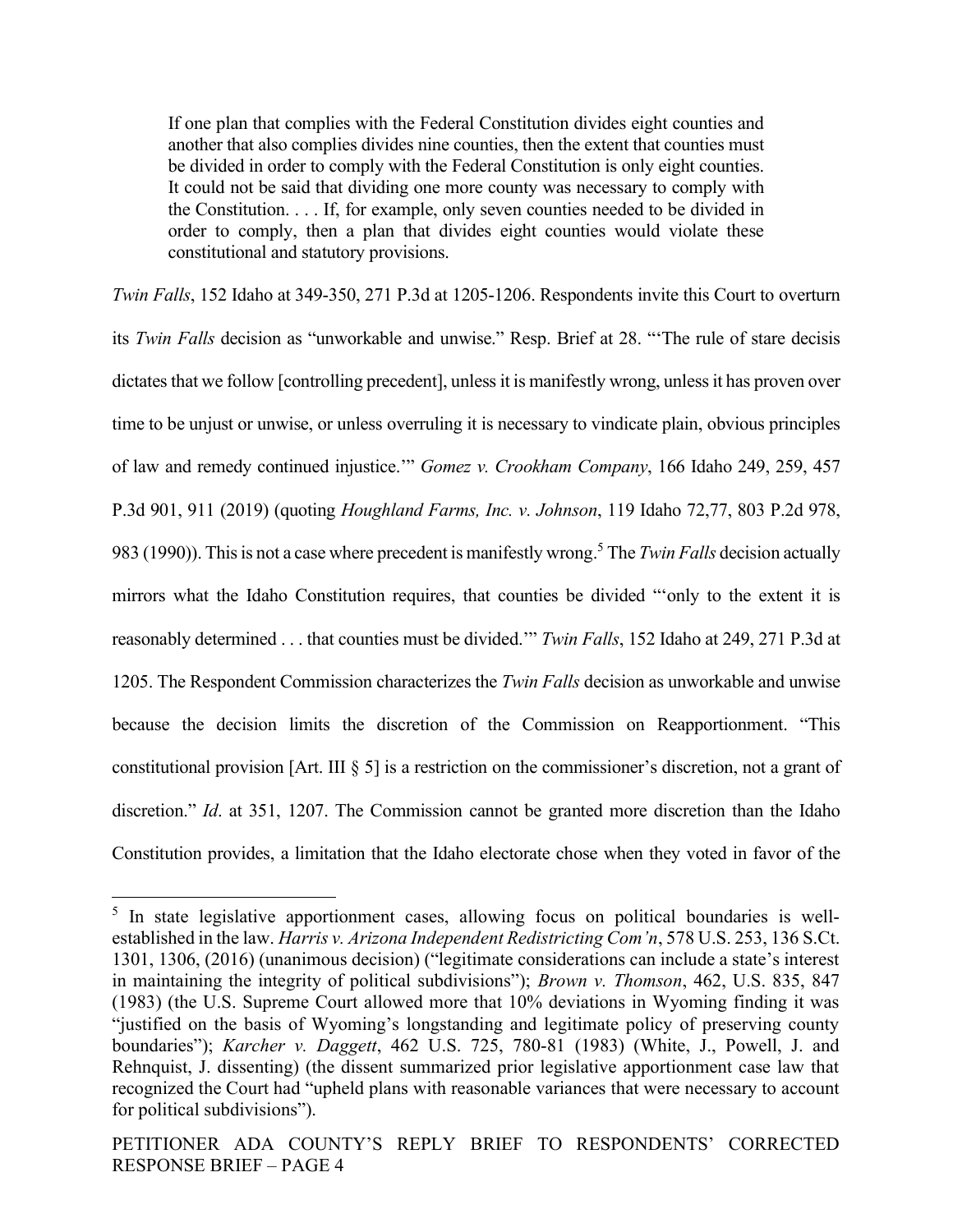constitutional amendment limiting county splits. See Pet. Ada County's Opening Brief at 9-10.

In addition, even though the *Twin Falls* decision is clear, Respondents still argue that the other plans that only divide seven counties "impermissibly demonstrate regional favoritism." Resp. Brief at 24. As more fully described in the next section, this argument fails because L03 impermissibly favors other areas of the state at the expense of Ada and Canyon Counties (almost forty percent (40%) of the state's population) and deprives almost 150,000 people, fifteen percent (15%) of Ada County residents and thirty percent (30%) of Canyon County residents, of legislators that would represent their urban interests.

### B. The Commission's L03 Reapportionment Plan Has Excessive External County Splits that Undermine Voters in Urban Counties

Contrary to Respondents' arguments of "effectuating rational state policies" by dividing Ada and Canyon Counties, cannibalizing counties is not a rational state policy, and it is unconstitutional. The Idaho Constitution takes precedence over the Commission's policy. The 1986 amendment to the Idaho Constitution provides in relevant part:

[A] county may be divided in creating districts only to the extent it is reasonably determined by statute that counties must be divided to create senatorial and representative districts which comply with the constitution of the United States. A county may be divided into more than one legislative district when districts are wholly contained within a single county.

Article III § 5. The Court has interpreted this provision to mean:

Obviously to the extent that a county contains more people than allowed in a legislative district, the county must be split. However, this does not mean that a county may be divided and aligned with other counties to achieve ideal district size if that ideal district size may be achieved by internal division of the county. Whether desirable or not, that is the meaning of Article III, § 5. A county may not be divided and parsed out to areas outside the county to achieve ideal district size, if that goal is attainable without extending the district outside the county.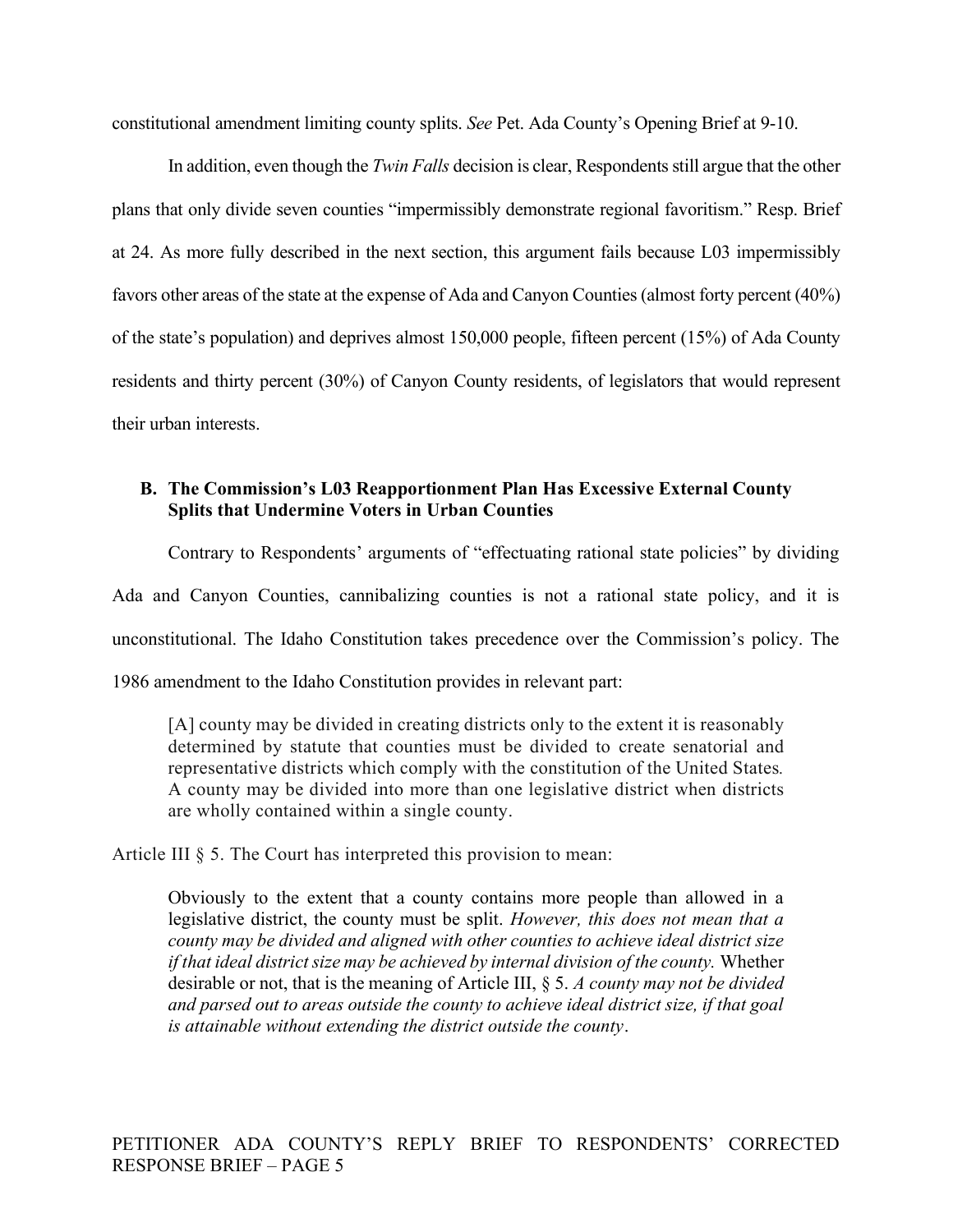Bingham County, 137 Idaho at 874, 55 P.3d at 867 (emphasis added). <sup>6</sup> Following the directive of the Court in Bingham County, the ideal district size in Ada County could have been achieved by nine internal divisions, with 22,053 residents remaining. The ideal district size in Canyon County could have been achieved by four internal districts with 20,921 people remaining. Instead, the Commission chose to externally divide Ada County three times and deprive 75,000 (15%) Ada County residents of their own legislative representation. The Commission also chose to externally divide Canyon County three times and deprive 70,000 (30.5%) of Canyon County residents of their own legislative representation. As the Court stated: "A county may not be divided and parsed out to areas outside the county to achieve ideal district size, if that goal is attainable without extending the district outside the county." Id. The goal was achievable, but the Commission chose to divide and parse the populous and urban counties. The Commission made the decisions because of its unnecessary and singular focus on a five percent (5%) deviation, as well as its decision to favor other areas of the state at the expense of Ada and Canyon Counties. The cannibalization of these two urban counties, with almost forty percent (40%) of the state's population, does not comport with equal protection or the Idaho Constitution. If the Court allows the excessive external splits to stand, there will be no limitation on future reapportionment commissions. They will feel free to split counties excessively and parse representation of county residents to areas outside a resident's

<sup>&</sup>lt;sup>6</sup> The Commission acknowledged that "internal divisions, which create districts wholly contained within a county, are favored over external division, which create districts that combine part of the county with another county." Final Report at 8 (citing Idaho Constitution Art. III § 5 and Bingham County. Respondents' Brief at 39, contradicts the Commission's position, instead arguing that the Bingham County decision has been changed to weaken "any preferences for internal divisions." In addition, to the Commission's citation in its Final Report, the Constitution expresses a preference for internal divisions. "A county may be divided into more than one legislative district when districts are wholly contained within a single county." Article III  $\S$  5. Idaho Code  $\S$  72-1506(5) supports the Constitution: "Division of counties shall be avoided whenever possible. In the event that a county must be divided, the number of such divisions, per county, should be kept to a minimum."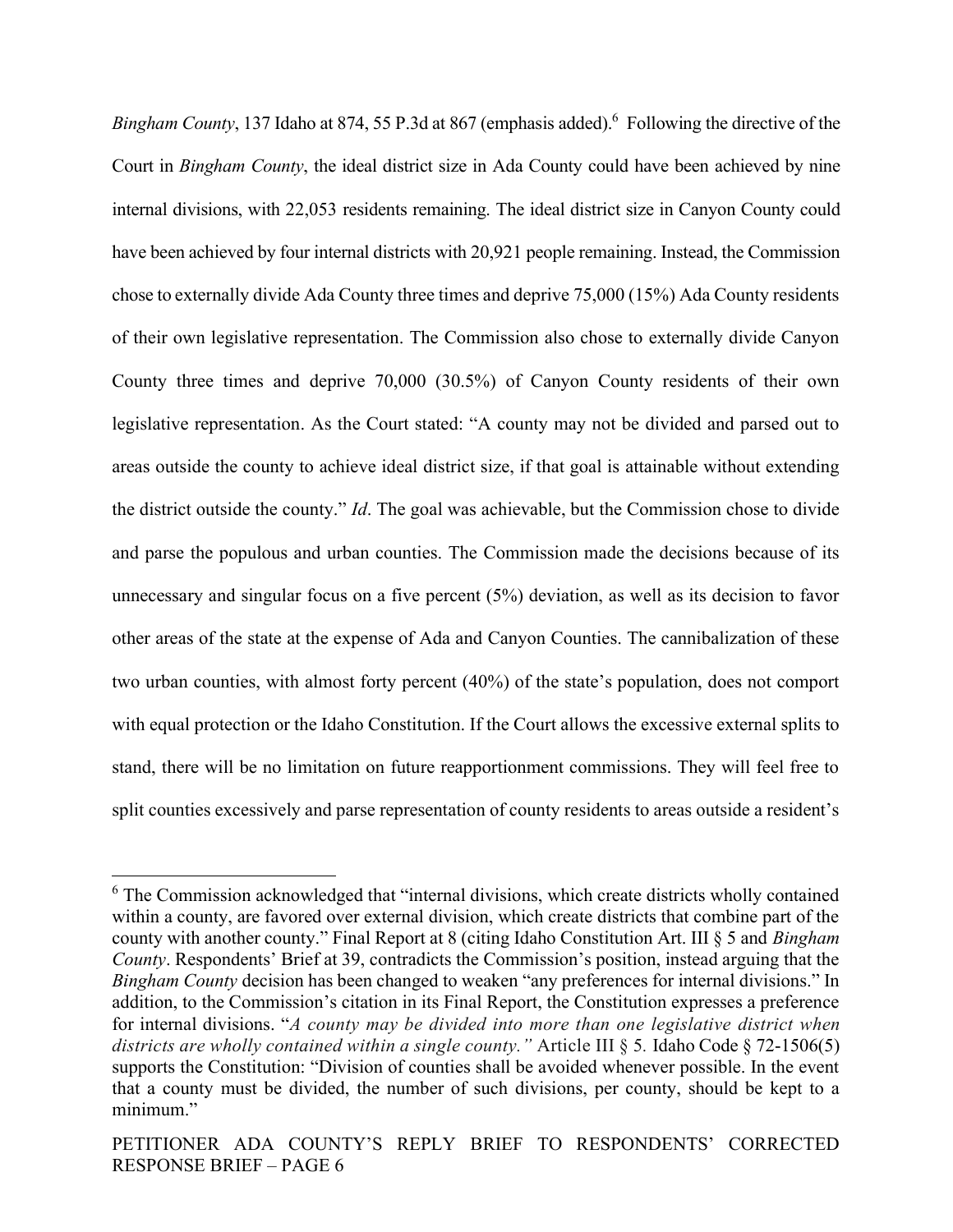county.

The Commission states that its focus on the five percent (5%) deviation was "to reduce preferential treatment for people in one district at the expense of people in other districts." Resp. Brief at 6. The Commission failed to achieve its goal of reducing preferential treatment. The single focus of five percent (5%) deviation was at the expense of counties, particularly Ada and Canyon Counties. Ada County currently has nine legislative districts, and after the most recent census results still has an "ideal" population that merits nine legislative districts rather than eight (8). Canyon County currently has four legislative districts, and after the most recent census still has an "ideal" population that merits four (4) legislative districts rather than three (3).

┑

| Number of Ideal Internal Legislative Districts Based on Population<br>& Commission Internal Divisions |                                                                                    |                                                                                                                                       |                                                                  |                                                                                                       |
|-------------------------------------------------------------------------------------------------------|------------------------------------------------------------------------------------|---------------------------------------------------------------------------------------------------------------------------------------|------------------------------------------------------------------|-------------------------------------------------------------------------------------------------------|
| County<br>Population                                                                                  | No. of Ideal<br>Internal<br>Legislative<br><b>Districts Based</b><br>on Population | Population<br>Remaining<br>After Ideal<br>Population<br>Distribution of<br>52,913 into<br>Legislative<br>Internal<br><b>Districts</b> | Commission<br>No. of Internal<br>Legislative<br><b>Districts</b> | Commission<br>Population<br>Remaining<br>After Forming<br>Internal<br>Legislative<br><b>Districts</b> |
| <b>Ada</b><br>494,967÷52,546                                                                          | 9 (currently<br>Ada has 9<br>districts)                                            | 22,053                                                                                                                                | 8                                                                | 75,859                                                                                                |
| <b>Bannock</b><br>87,018 ÷ 52,546                                                                     | 1                                                                                  | 34,472                                                                                                                                | $\mathbf{1}$                                                     | 33,754                                                                                                |
| Bonneville<br>$123,064 \div 52,546$                                                                   | $\overline{2}$                                                                     | 17,972                                                                                                                                | $\overline{2}$                                                   | 20,497                                                                                                |
| Canyon<br>$231,105 \div 52,546$                                                                       | 4 (currently<br>Canyon has 4<br>districts)                                         | 20,921                                                                                                                                | $\overline{\mathbf{3}}$                                          | 70,678                                                                                                |
| Kootenai<br>$171,362 \div 52,546$                                                                     | 3                                                                                  | 13,724                                                                                                                                | $\overline{3}$                                                   | 15,082                                                                                                |
| <b>Twin Falls</b><br>90,046 ÷ 52,546                                                                  | $\mathbf{1}$                                                                       | 37,500                                                                                                                                | $\mathbf{1}$                                                     | 36,446                                                                                                |
| Madison<br>52,913 - 52,546                                                                            | 1                                                                                  | 367                                                                                                                                   | $\mathbf{1}$                                                     | $\overline{0}$                                                                                        |

PETITIONER ADA COUNTY'S REPLY BRIEF TO RESPONDENTS' CORRECTED RESPONSE BRIEF – PAGE 7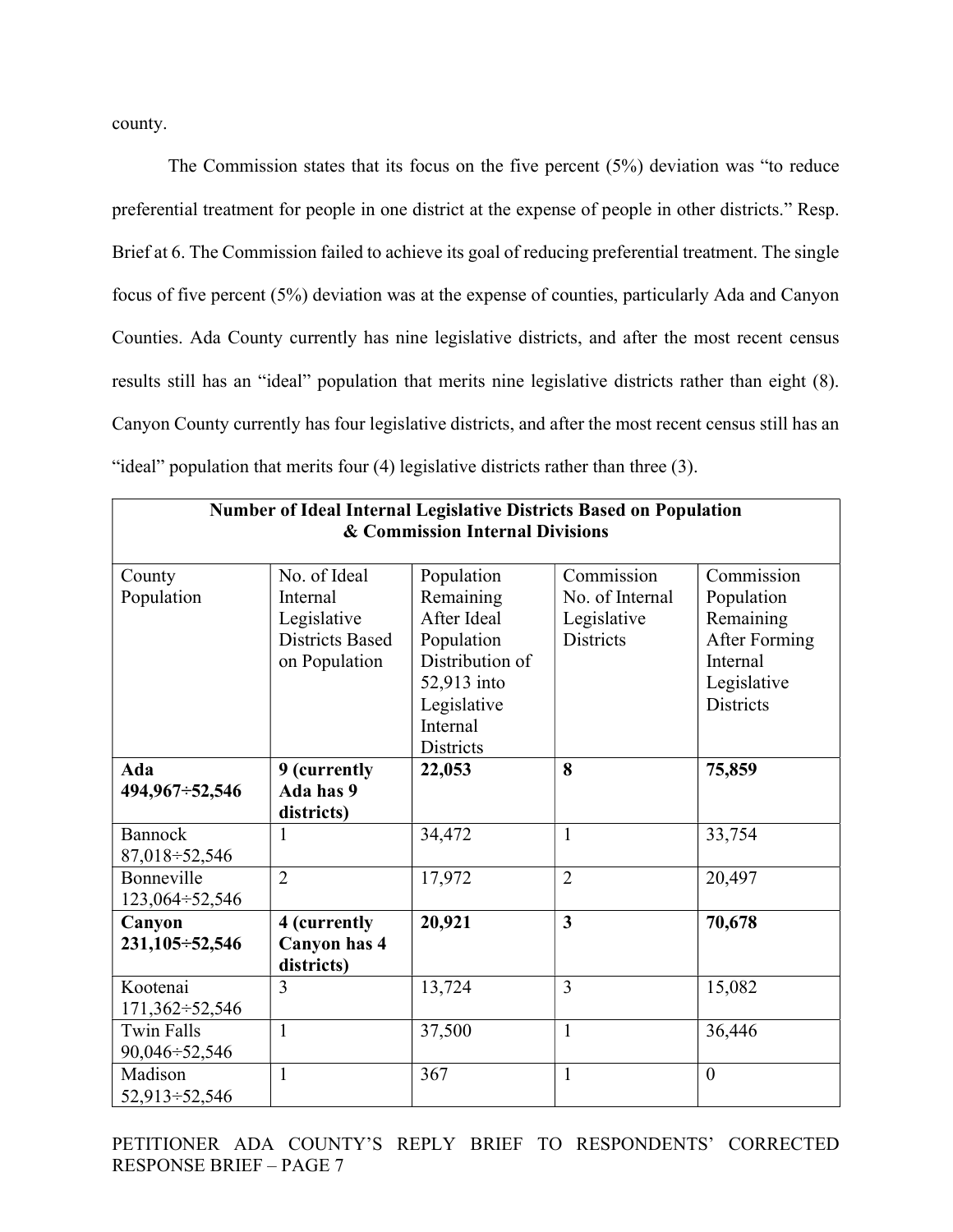The chart summarizes how Ada County and Canyon County, which comprise almost 40 percent (39.4%) of the State's population, were treated by the Commission. Even though the urban counties' populations merited nine (9) legislative districts (Ada County) and four (4) legislative districts (Canyon County), the Commission chose to deprive 146,537 residents of their own representation by proposing only eight (8) districts for Ada County and only three (3) districts for Canyon County. If the Commission had chosen to formulate a plan truly based on population, it would have been necessary to combine only approximately 42,974 from both Ada (4.5% rather than 15%) and Canyon (9% rather than 30.5%) Counties with adjoining rural counties.

This is not to say that the rural counties interests are less important than urban counties interests. The interests of the two are just different, and each needs representation that reflects their individual interests and concerns. Ada County and Canyon County are entitled to legislators that represent the interests of the urban constituency.

The Commission takes issue with the fact that the Board of Ada County Commissioners is interested in protecting the 494,967 Ada County residents which comprise more than a quarter of the state's population (26.9%). See Resp. Brief at 3-4. Added with Canyon County, it is almost 40% of the state's population (39.4%). At no time did Ada County advocate for disenfranchising 75,859 Ada County residents by parsing them out through three external county splits.<sup>7</sup> And contrary to Respondents' assertion that Ada County conceded that the Commission was correct in splitting Ada County, Ada County Commissioner Rod Beck testified on behalf of the entire threemember Board at the Commission's meeting in Eagle Idaho on September 17, 2021. Audio Transcript 38:43-43:30, available at https://legislature.idaho.gov/redistricting/2021.<sup>8</sup> Chair Beck,

PETITIONER ADA COUNTY'S REPLY BRIEF TO RESPONDENTS' CORRECTED RESPONSE BRIEF – PAGE 8 <sup>8</sup> The quality of the audio for the meeting in Eagle is poor; however, the audible parts of

<sup>&</sup>lt;sup>7</sup> Respondents have asserted that Ada County conceded that seven county splits were necessary. Resp. Brief at 21. That assertion is not accurate. See Pet.Ada County's Opening Brief at 2 n2 quoting Final Report at 20.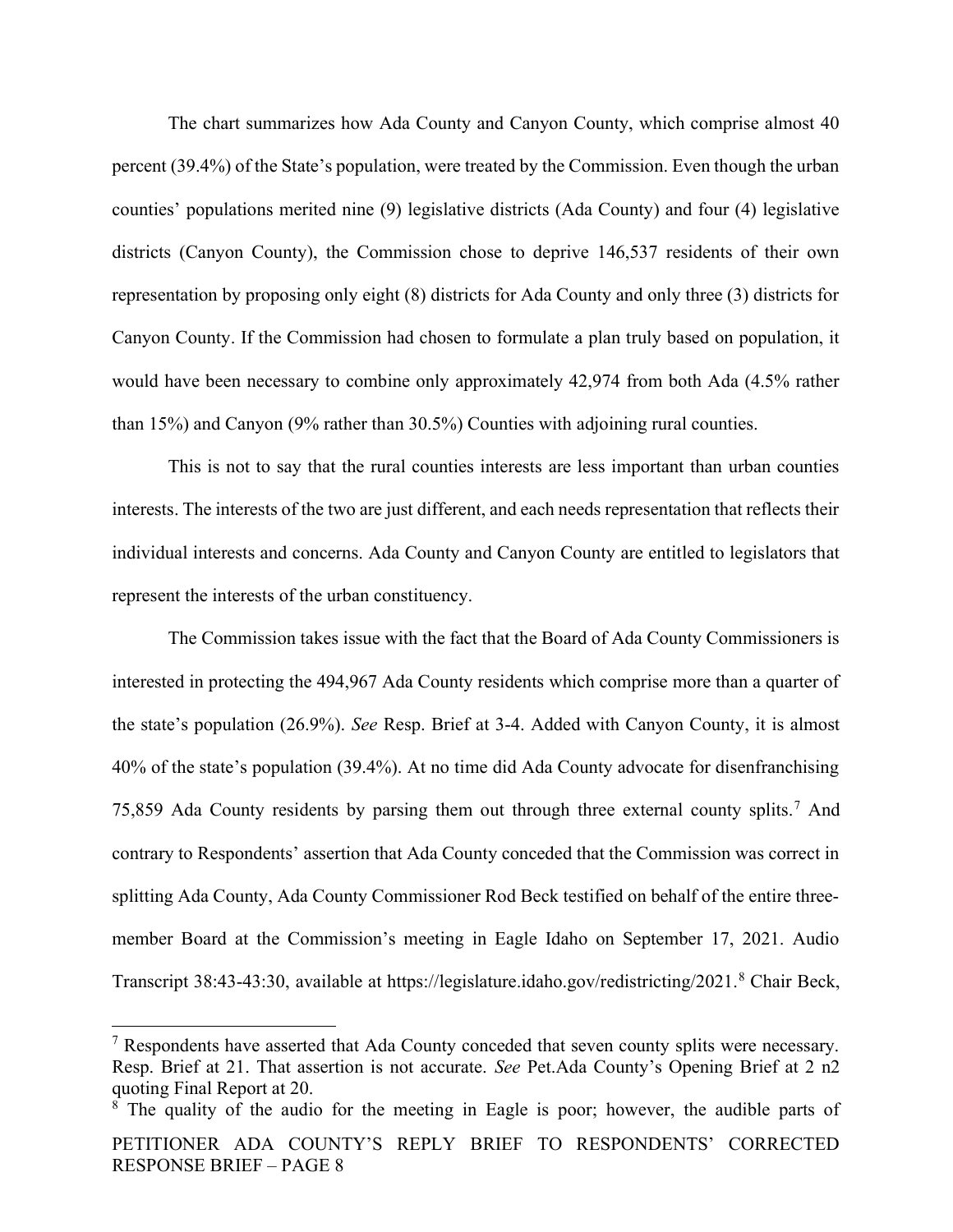on behalf of the Board of Ada County Commissioners, advocated for only one Ada County external split. He testified that the County was entitled to nine (9) legislative districts but recognized that there were not enough residents in Ada County for ten (10) districts. He reiterated several times that Ada County wanted nine (9) whole districts and the remaining residents should be kept with a community of interest, like Melba or Canyon County. He also indicated that if the County was not treated fairly in the reapportionment process, the County would be forced to bring suit. This is far from conceding that the Commission's splits of Ada County were correct.

After reviewing L03, the Board of Ada County Commissioners determined that not only was Ada County treated unfairly in the process by the number of external splits but that its urban neighbor, Canyon County also had an excessive number of external county splits. Looking at the total number of county splits and the number of external county splits in L03, there are other plans that have fewer county splits (7 as opposed to 8) as well as fewer external county splits (14 as opposed to 15). Not only does the number of county divisions violate the Idaho Constitution but the divisions are also in violation of Idaho Code  $\S$  72-1506(5) which states: "Division of counties shall be avoided whenever possible. In the event that a county *must* be divided, the number of such divisions, per county, should be kept to a minimum."

#### III. CONCLUSION

Maintaining county boundaries and meeting equal protection requirements are not mutually exclusive concepts. There were plans submitted to the Commission that had a deviation of less than ten percent (10%), and as the Commission noted were not submitted for an improper purpose. These same plans divided counties fewer times than L03. Because L03 divided more counties than necessary and excessively externally divided Ada and Canyon Counties, depriving

Commissioner Beck's testimony are cited here.

PETITIONER ADA COUNTY'S REPLY BRIEF TO RESPONDENTS' CORRECTED RESPONSE BRIEF – PAGE 9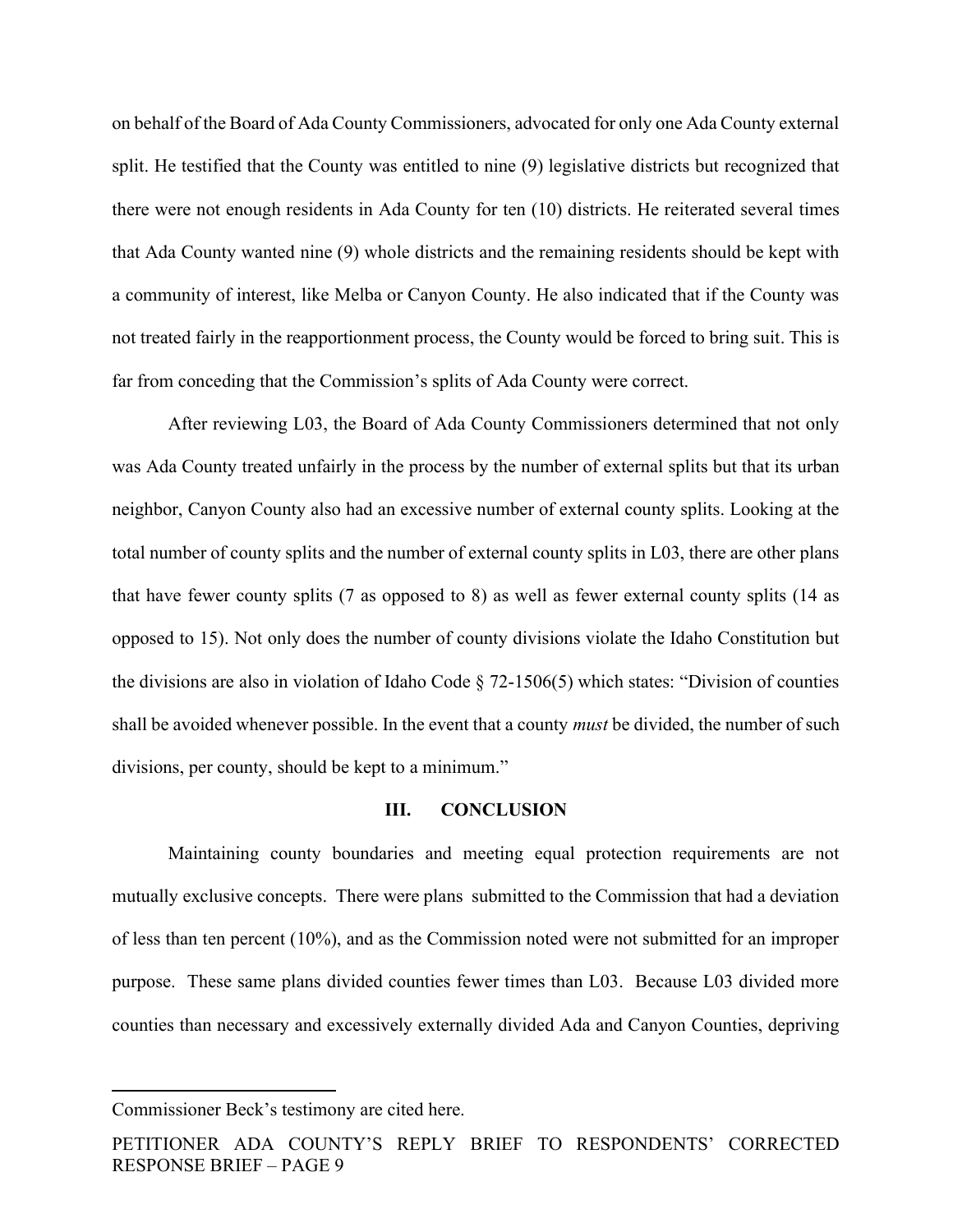the residents of their own local representation, the Court should remand the apportionment map back to the Commission, and direct the Commission to prepare a map that complies with both the federal and state constitutions.

DATED this 23<sup>rd</sup> day of December, 2021.

 JAN M. BENNETTS Ada County Prosecuting Attorney

By:

Jorgensen Deputy Prosecuting Attorney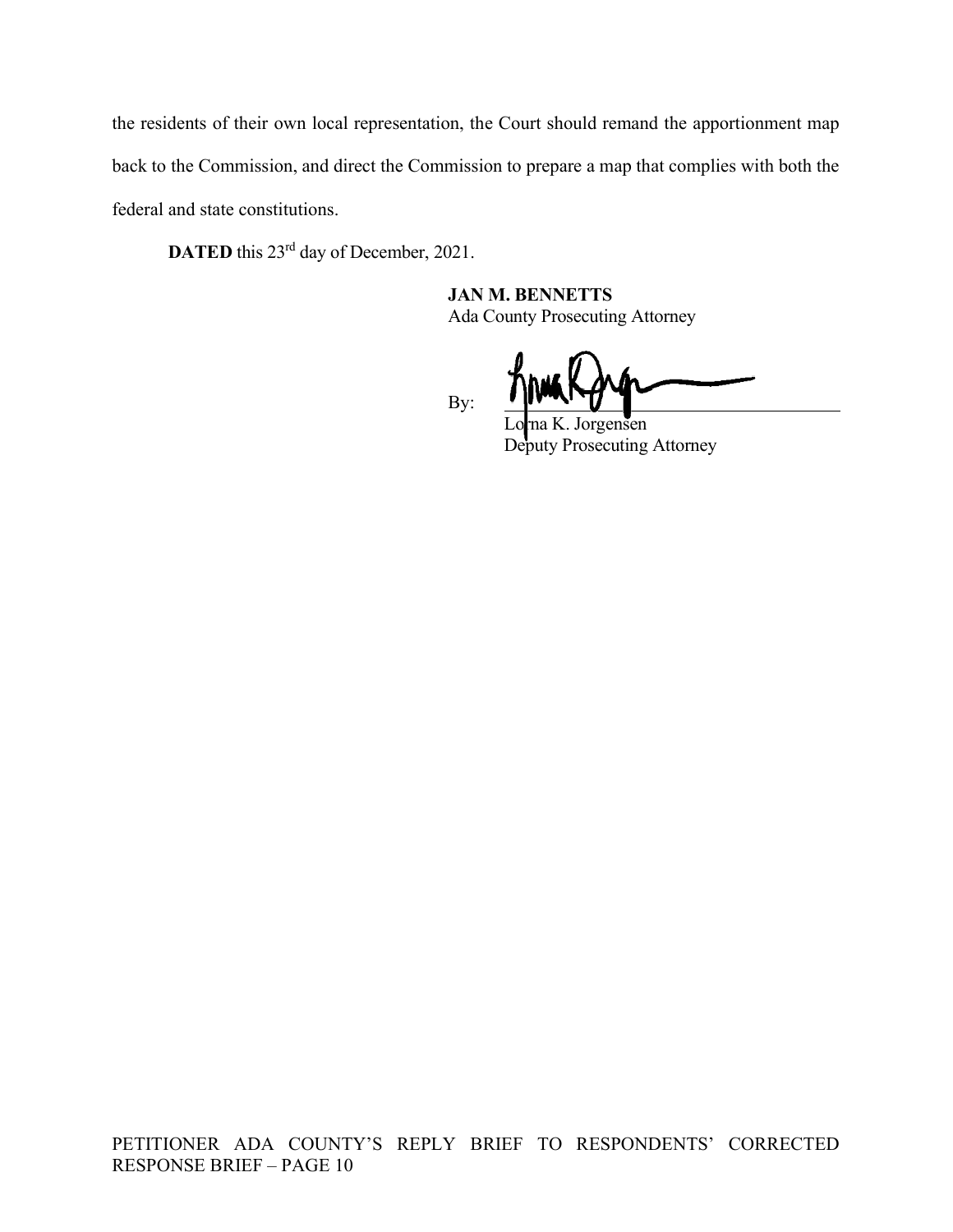### CERTIFICATE OF SERVICE

I HEREBY CERTIFY that on December 23, 2021, I filed the foregoing electronically through the iCourt E-File system, which caused the following parties or counsel to be served by electronic means.

| <b>BRYAN D. SMITH</b><br><b>BRYAN N. ZOLLINGER</b><br>Smith, Driscoll & Associates, PLLC                                                                                                                     | <b>Hand Delivery</b><br>U.S. Mail<br>Certified Mail                                         |
|--------------------------------------------------------------------------------------------------------------------------------------------------------------------------------------------------------------|---------------------------------------------------------------------------------------------|
| bds@eidaholaw.com                                                                                                                                                                                            | Facsimile<br>E-serve<br>$\mathbf{X}$                                                        |
| <b>BRYAN F. TAYLOR</b><br><b>Canyon County Prosecuting Attorney</b><br><b>ALEXIS KLEMPEL</b><br>Deputy Canyon County Prosecuting<br>Attorney<br>civilefile@canyoncounty.id.gov                               | <b>Hand Delivery</b><br>U.S. Mail<br>Certified Mail<br>Facsimile<br>x E-serve               |
| <b>DEBORAH A. FERGUSON</b><br><b>CRAIG H. DURHAM</b><br>Ferguson Durham, PLLC 223 N. 6th<br>Street, Suite 325<br>Boise, Idaho, 83702<br>$(208)$ 484-2253<br>daf@fergusondurham.com<br>chd@fergusondurham.com | Hand Delivery<br>U.S. Mail<br>Certified Mail<br>Facsimile<br>$\underline{x}$ E-serve        |
| <b>VICTOR S. VILLEGAS</b><br>Borton-Lakey Law & Policy<br>victor@borton-lakey.com                                                                                                                            | <b>Hand Delivery</b><br>U.S. Mail<br>Certified Mail<br>Facsimile<br>$\underline{x}$ E-serve |
| Spencer E. Stucki<br>5046 Independence Ave.<br>Chubbuck, ID 83202<br>commffelect@gmail.com                                                                                                                   | <b>Hand Delivery</b><br>U.S. Mail<br>Certified Mail<br>Facsimile<br>Email<br>$\mathbf X$    |

PETITIONER ADA COUNTY'S REPLY BRIEF TO RESPONDENTS' CORRECTED RESPONSE BRIEF – PAGE 11